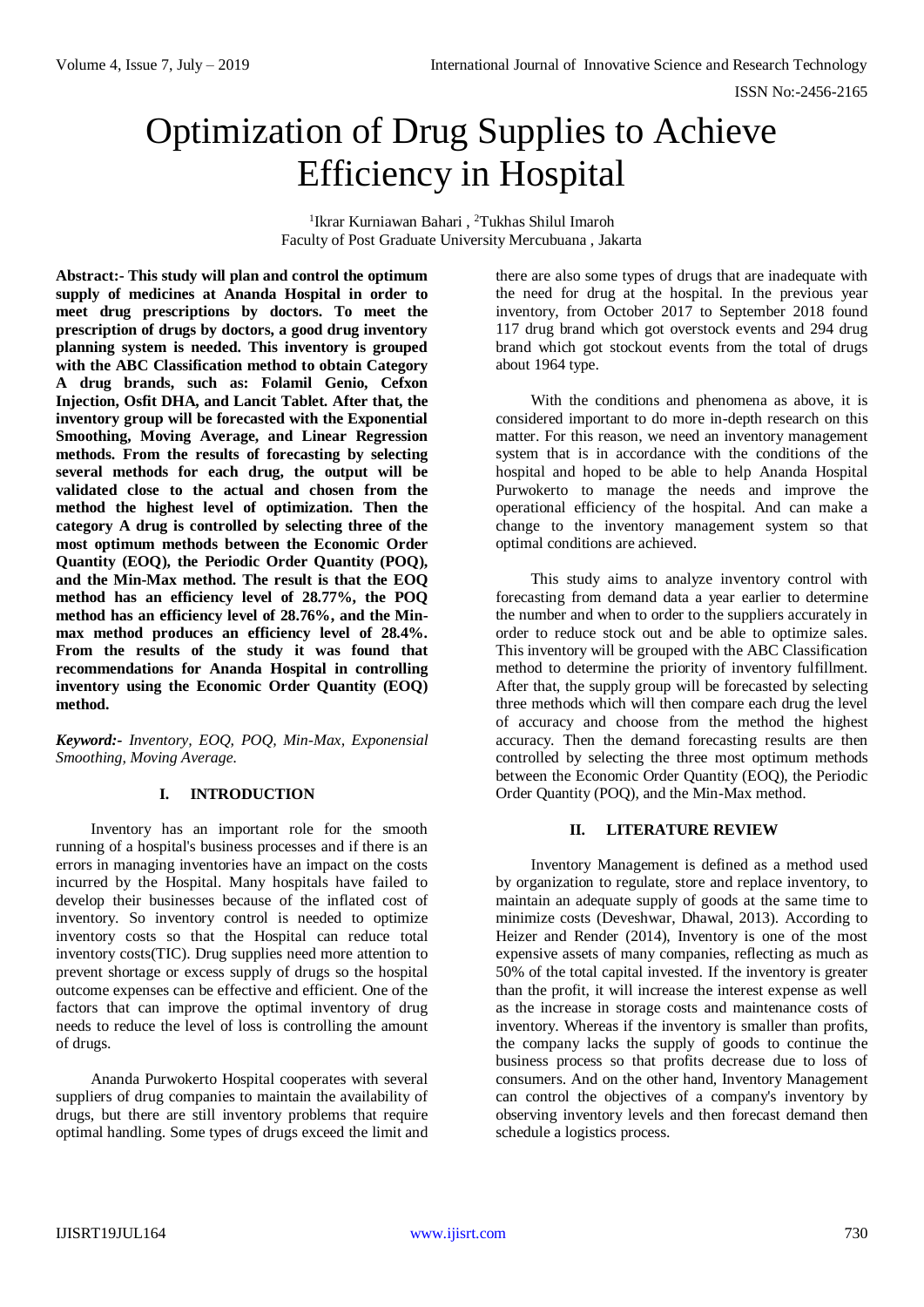ISSN No:-2456-2165

#### *Inventory Cost*

Inventory management is a technique for managing the balance between inventory costs. Inventory costs represent costs arising from inventories. According to Heizer and Render (2014) the costs arising from inventory are as follows:

## *1. Holding Cost*

Holding costs are costs associated with storing in a certain period of time.

## *2. Ordering Cost*

Ordering costs are costs expenses by organization to carry out the process of purchasing goods from suppliers or preparation costs (setup costs) if the items are produced within the organization.

#### *3. Setup Cost*

Setup costs are costs expenses to prepare machines or processes to produce orders. This fee also includes time and labor to clean and replace equipment.

#### *4. Shortage Cost*

Shortage costs are costs that must be incurred as a consequence of shortages or scarcity of inventory.

#### *Economic Order Quantity (EOQ)*

Economic Order Quantity is one method used in determining the optimal quantity of ordering (Syamsuddin, 2011: 294). To determine the number of orders that are economical according to the EOQ method are:

$$
Q = \sqrt{\frac{2DS}{H}}
$$

Where:  $Q =$  Number of optimum order (EOO)

- $D =$  Annual Demand
- S = Setup Cost per Order
- $H =$  Annual Holding Cost

# *Periodic Order Quantity (POQ)*

In this study, the POQ method is to determine the optimal interval order of drug supply orders. Because the POQ itself is a method that has a situation where an organization can accept its availability throughout the period. (Divianto, 2011).

$$
POQ = \frac{1}{\overline{D}}\sqrt{\frac{2PD}{S}}
$$

Where:

POQ = Interval Order  $P =$ Ordering Cost  $\overline{D}$  = Average Demand per Period  $D =$  Annual Demand  $S =$  Annual Holding Cost

#### *Min-Max Method*

In this study, we use the minimum-maximum inventory model as a material for consideration of the drug supply control of Ananda Hospital in Purwokerto because the minimum-maximum inventory method has a large analysis condition of non-fixed orders and requires safety stock.

According to Bertazzi, L., Bosco, A, Lagana, D (2016), the minimum-maximum inventory method can be determined by:

End Year Stock = (Total Purchase-Total Usage) + Early Year Stock

- 1. Safety Stock = (Maksimum Usage Average Usage ) x Lead Time
- 2. Minimum Stock = (Average Usage x Lead Time) + Safety Stock
- 3. Maksimum Stock =  $2 \times (Average Usage \times Lead Time) +$ Safety Stock

#### **III. RESEARCH METHOD**

This study will analyze and optimize inventory levels and provide recommendations on inventory control methods to Ananda Purwokerto Hospital. Based on the review of the theoretical basis, the framework can be followed in the study as follows: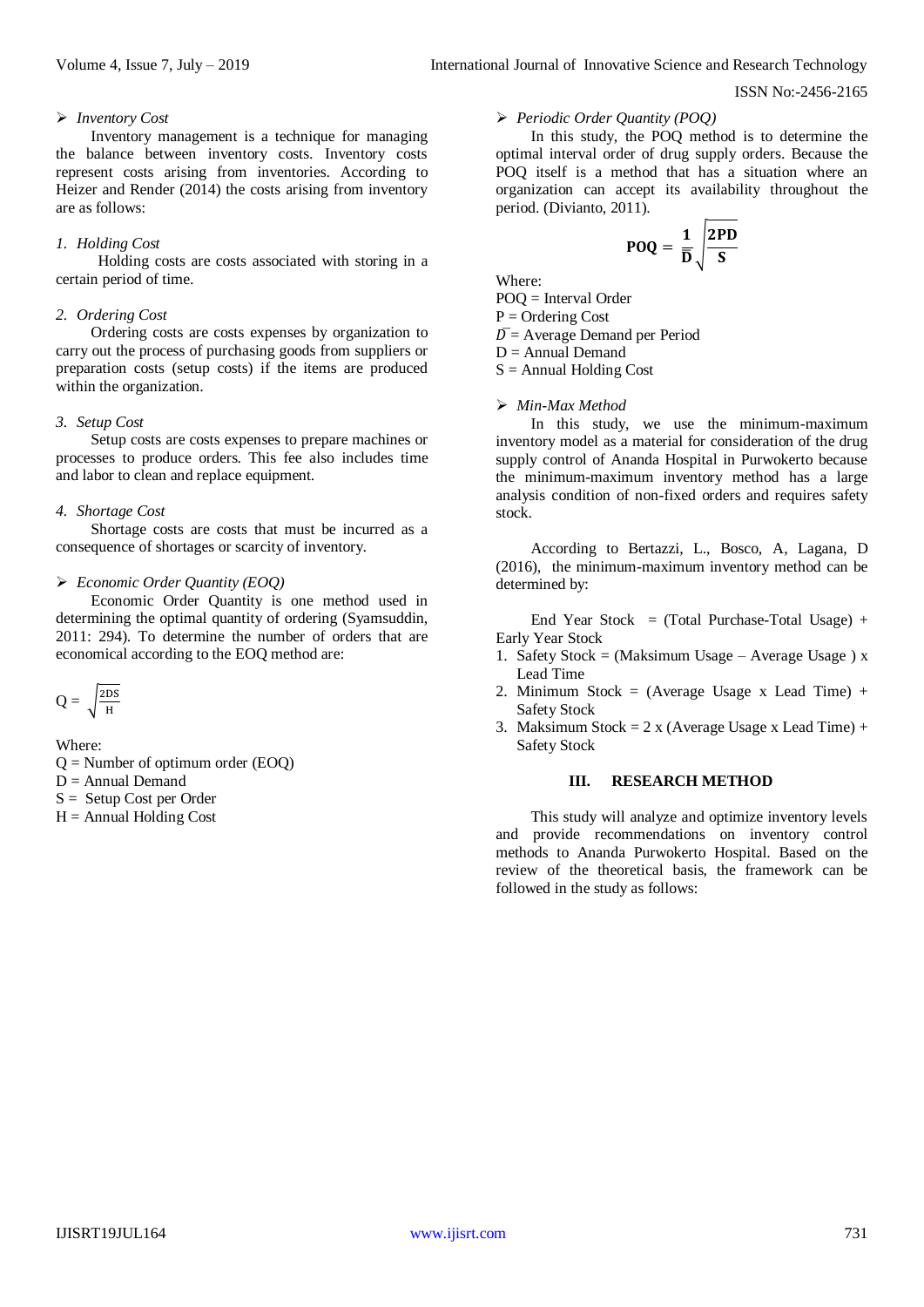

Fig 1: flow diagram of research

## **IV. DATA PROCESSING**

In this study, the data obtained from the hospital for analysis needs are as follows:

#### *A. Assumption*

Assumptions obtained from hospital observations:

- i. Lead Time, this is means the distance between the order of the drug and the drug coming to the hospital by the supplier, which during this time the supplier always delivered medicine ontime. The waiting time for this drug varies between 2 to 3 days, so that in this study the waiting time was set to be 3 days 0.43 weeks.
- ii. Ordering Drug is instant and comprehensive. Medicinal supplies orders are sent at one time at a time adjusted to the truck's capacity so as to get the efficiency of shipping costs.
- iii. Quantity discounts are not provided.
- iv. Pharmacy Warehouse employees of Ananda Purwokerto Hospital go to work 6 days a week so for one year employees enter 312 days

## *B. Sample*

The sample data that will be used for the study are 14 brands of drugs that have the highest level of inventory problems both overstock and stockout from October 2017 to September 2018. These drugs include: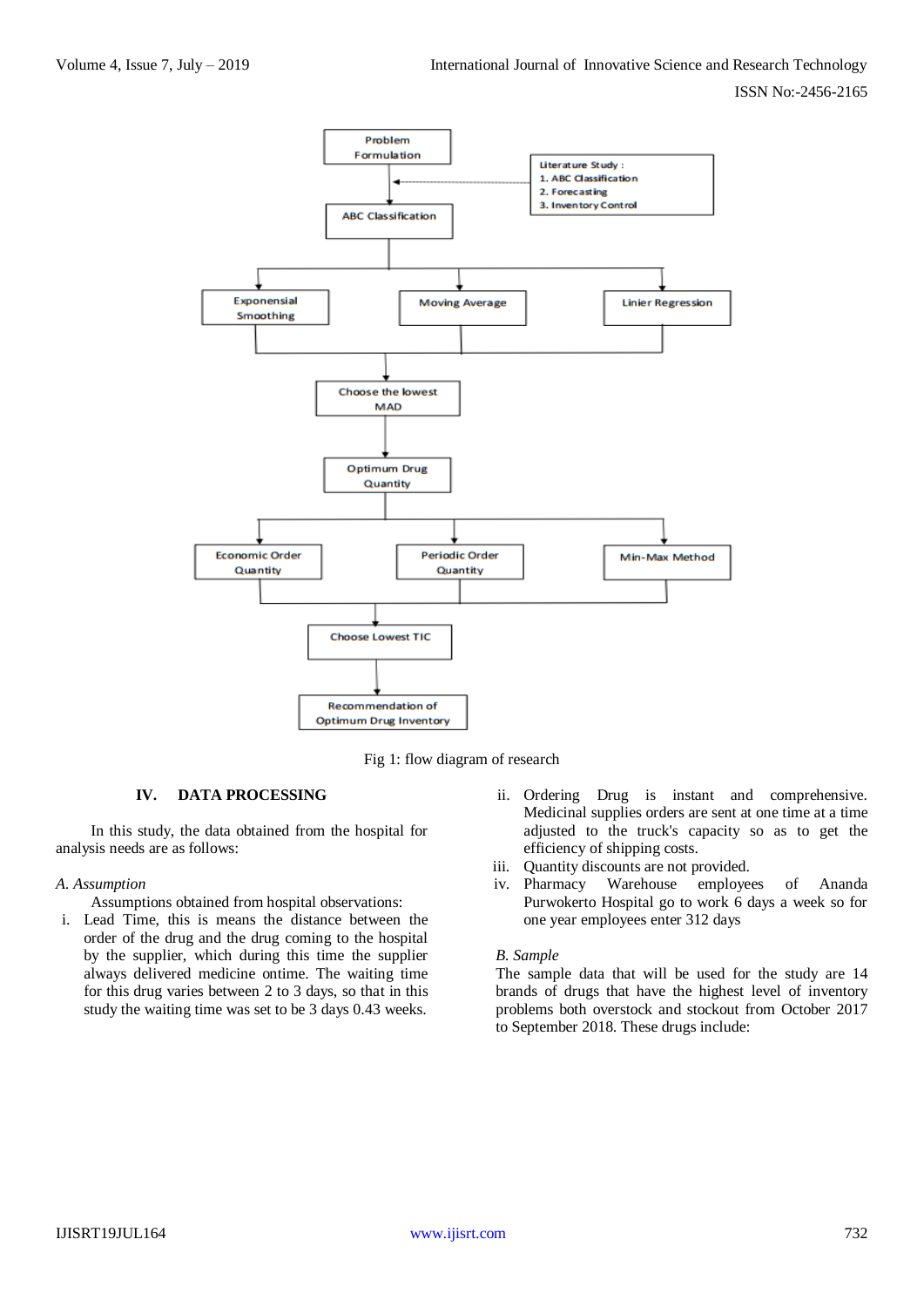ISSN No:-2456-2165

| <b>Drug Nama</b>        | Order          | Cost(Rp)    | <b>Class</b>  |
|-------------------------|----------------|-------------|---------------|
| Cefxon Injeksi          |                | 510.937.350 | A             |
| Osfit DHA               | $\overline{2}$ |             | A             |
| Lancid Tablet           | 3              |             | A             |
| Tolamil Genio           | 4              |             | A             |
| Mecobalamin Tablet      | 5              | 127.635.240 | $\bf{B}$      |
| Regivell Inj            | 6              |             | $\bf{B}$      |
| Cefixime 100 cap        |                |             | $\bf{B}$      |
| ODR 4 MG Inj            | 8              |             | B             |
| <b>Omerazole Tablet</b> | 9              | 89.203.655  | $\mathsf{C}$  |
| Lantus unsulin          | 10             |             | $\mathcal{C}$ |
| Betahistin tab          | 11             |             | $\mathcal{C}$ |
| sucralfat syrup         | 12             |             | C             |
| bisoprolol 5 MG         | 13             |             | C             |
| Cetirizib tablet        | 14             |             | C             |

Table 1:- Results for ABC Drug Category Selection

From the results of ABC Classification above, the components included in category A are the percentage of inventory value of 70% with a cost of Rp. 510,937,350 with 4 drugs, while category B is 18% with a total investment cost of Rp. 127,635,240 which have 4 types of drugs, then in category C is the percentage of inventory value of 12% with a total investment cost of Rp. 89,203,655 which has 6 types of drugs.

# **V. RESULT**

# *Optimum Demand*

Looking at the existing data patterns, the methods expected to be suitable are Single Exponential Smoothing, Moving Average and Linear Regression. The three methods will be tested for accuracy by calculating the value of MAD. which each produces a different value of MAD resulting in different amounts of demand

| <b>Drug Name</b> | <b>Exponensial Smoothing   Moving Average   Linier Regression  </b> |     |     |
|------------------|---------------------------------------------------------------------|-----|-----|
| Folamil Genio    | 312                                                                 | 430 | 591 |
| Cefxon Injeksi   |                                                                     |     |     |
| Lancid Tablet    | 108                                                                 |     |     |
| Osfit DHA        | 347                                                                 | 543 |     |

Table 2:- Comparison of MAD Forecasting Methods for Category a Drugs

From the results of the MAD test on the comparison of forecasting methods based on historical data on production consumption, it can be seen that for the drug brand Folamil Genio, the best forecasting method is the Exponential Smoothing method because it has the smallest MAD. Consecutively for the Cefxon Injection brand, the best method is the Noving Average forecasting method, for the

Lancid Tablet drug brand, the best method is the Moving Average forecasting method, while for the Osfit DHA drug brand, the best method is the Exponential Smoothing forecasting method. So it will get the optimum number of demand / requests for drugs with the selected forecasting method presented in the table below :

| <b>Drug Brand</b>    | <b>Actual Demand</b><br>(unit) | <b>Forecast Demand</b><br>(unit) | <b>Method</b>                |
|----------------------|--------------------------------|----------------------------------|------------------------------|
| Folamil Genio        | 18489                          | 18472                            | <b>Exponensial Smoothing</b> |
| Cefxon Injeksi       | 1309                           | 1321                             | Moving Average               |
| <b>Lancid Tablet</b> | 6004                           | 5953                             | Moving Average               |
| Osfit DHA            | 24993                          | 25261                            | <b>Exponensial Smoothing</b> |

Table 3:- Comparison of Actual Demand with Forecasting Demand Category a Drugs

From the selected forecasting method, can be estimate of the number of requests / demand for Category A drugs in 2019. The results of drug forecasting can be concluded that the forecasting method works by averaging fluctuating actual demand data to make it smoother to become forecast to next period, so it will reduce fluctuating values so that it approaches the results the actual one. Although the results are not too far apart, with different order frequencies and order quantities, it can cause significantly different inventory costs.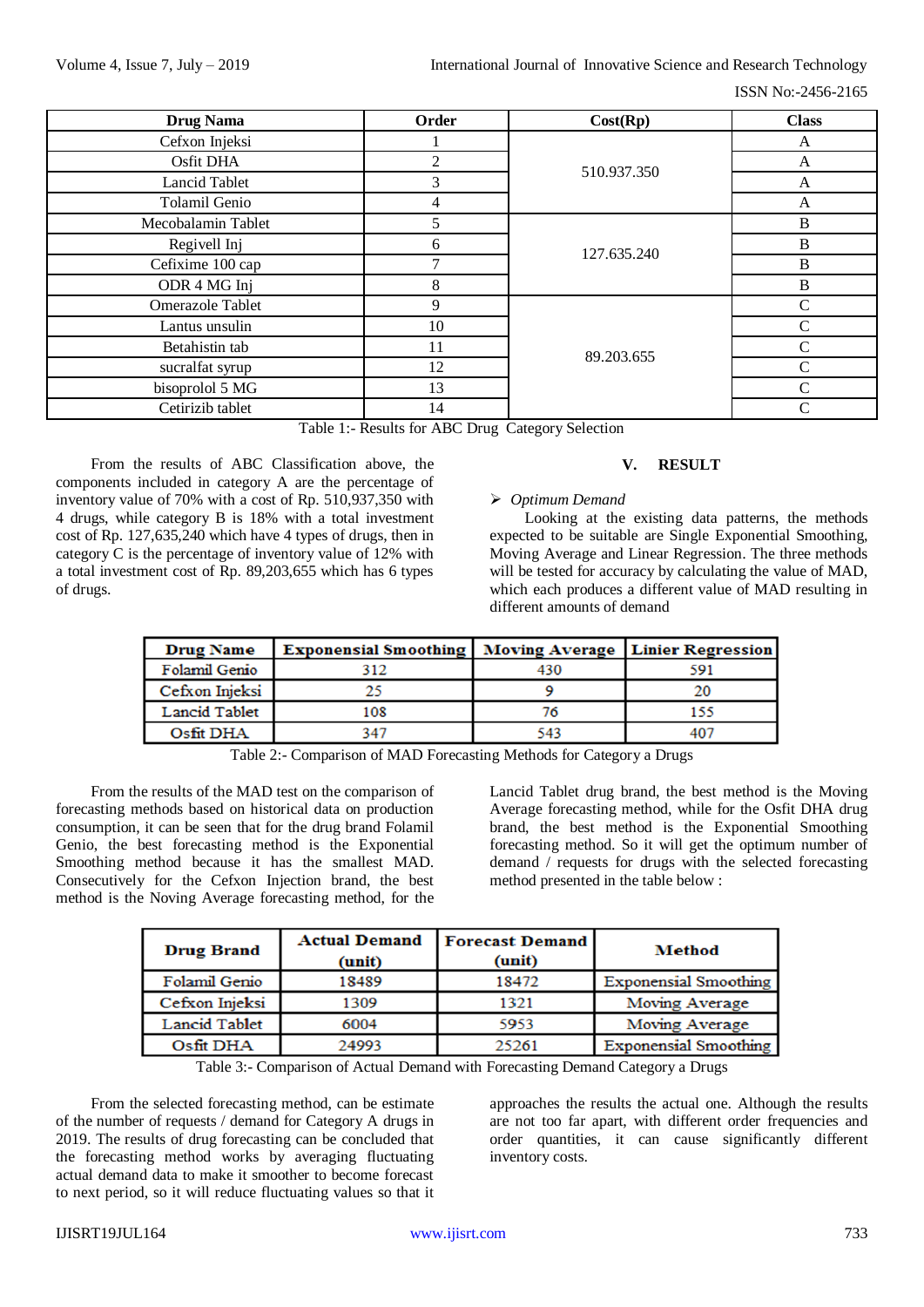## *Optimum Cost*

From total annual inventory costs side, inventory control methods can reduce inventory costs. As an example in the EOQ method in the study by Mathew et al (2013) with a good forecasting method, and EOQ calculated based on forecasting results, inventory costs can be reduced by 20 percent. In this study, the calculation shows that the method of estimating material requirements with average values per week and the frequency of ordering each month is not enough to make a good demand plan viewed in terms of the total annual inventory costs that arise.

Total inventory costs are calculated by the components of the number of needs and the number of orders per message. From the inventory control analysis, it will also be examined the level of economical ordering.

| <b>Drug Brand</b> | <b>Method</b> | <b>Optimum Order (unit)</b> | <b>Time to Order</b>                     |
|-------------------|---------------|-----------------------------|------------------------------------------|
|                   | <b>EOQ</b>    | 479                         | $ROP = 400$                              |
| Folamil Genio     | POQ           | 479                         | Every 8 Days                             |
|                   | Min-Max       | 660                         | minimum stock $= 1060$                   |
|                   | <b>EOQ</b>    | 128                         | $ROP = 24$                               |
| Cefxon Injeksi    | <b>POQ</b>    | 128                         | Every 30 Days                            |
|                   | Min-Max       | 47                          | $\overline{\text{minimum}}$ stock = 58   |
| Lancid Tablet     | <b>EOQ</b>    | 272                         | $ROP = 93$                               |
|                   | <b>POQ</b>    | 272                         | Every 14 Days                            |
|                   | Min-Max       | 213                         | $\overline{\text{minimum stock}} = 249$  |
| Osfit DHA         | <b>EOQ</b>    | 560                         | $ROP = 631$                              |
|                   | <b>POQ</b>    | 560                         | Every 7 Days                             |
|                   | Min-Max       | 902                         | $\overline{\text{minimum stock}} = 1029$ |

Table 4:- Comparison of Optimum Orders with Time of Order Between Control of Inventory Method of Drug Category A

From the table above, it can be seen that the EOQ and POQ methods have the same Optimum Order level because basically the POQ method is a derivative of the EOQ method, but the difference is the POQ method can present the optimum order frequency based on the day. From the min-max method, when ordering time drug comes when the quantity of medicine touches the minimum amount of drug stock according to the results of the analysis. So that from the three analyzes in this study, each method will got different result of Total Inventory Cost (TIC) which can be seen in the table below:

| N0 | <b>Drug Brand</b> | <b>Actual Cost (Rp)</b> | <b>EOQ Method (Rp)</b> | POQ Method (Rp) | Min-Max Method (Rp) |
|----|-------------------|-------------------------|------------------------|-----------------|---------------------|
|    | Tolamil Genio     | 119.190.259             | 71.304.760             | 71.304.760      | 73.919.874          |
| ◠  | Cefxon Injeksi    | 364.722.259             | 280.864.005            | 280.918.009     | 282.475.346         |
| っ  | Lancid Tablet     | 146.492.259             | 89.317.215             | 89.300.680      | 87.602.205          |
| 4  | Osfit DHA         | 152.712.259             | 116.364.163            | 116.384.326     | 116.429.479         |
|    | Total             | 783.117.037             | 557.850.142            | 557.907.775     | 560.426.904         |
|    | Eficiency         |                         | 28.77%                 | 28.76%          | 28,40%              |

Table 4:- Comparison of Total Inventory Cost before Optimization with Total Inventory Cost After Optimization of Category A drugs

In table above, the comparison of the three methods produces a difference in total inventory costs which is smaller than the total actual cost. So it can be concluded that all inventory methods can optimize inventory costs at Ananda Hospital. However, in this study, will choose method with the most appropriate and the most optimum so that it can reduce inventory costs. The EOQ method has the highest efficiency value of the actual inventory cost of 28.77%, while the POQ method is ranked second with a difference that is not so large compared to EOQ which has an efficiency level of 28.76%, and the Min-max method produces a level the smallest efficiency of all is 28.4%.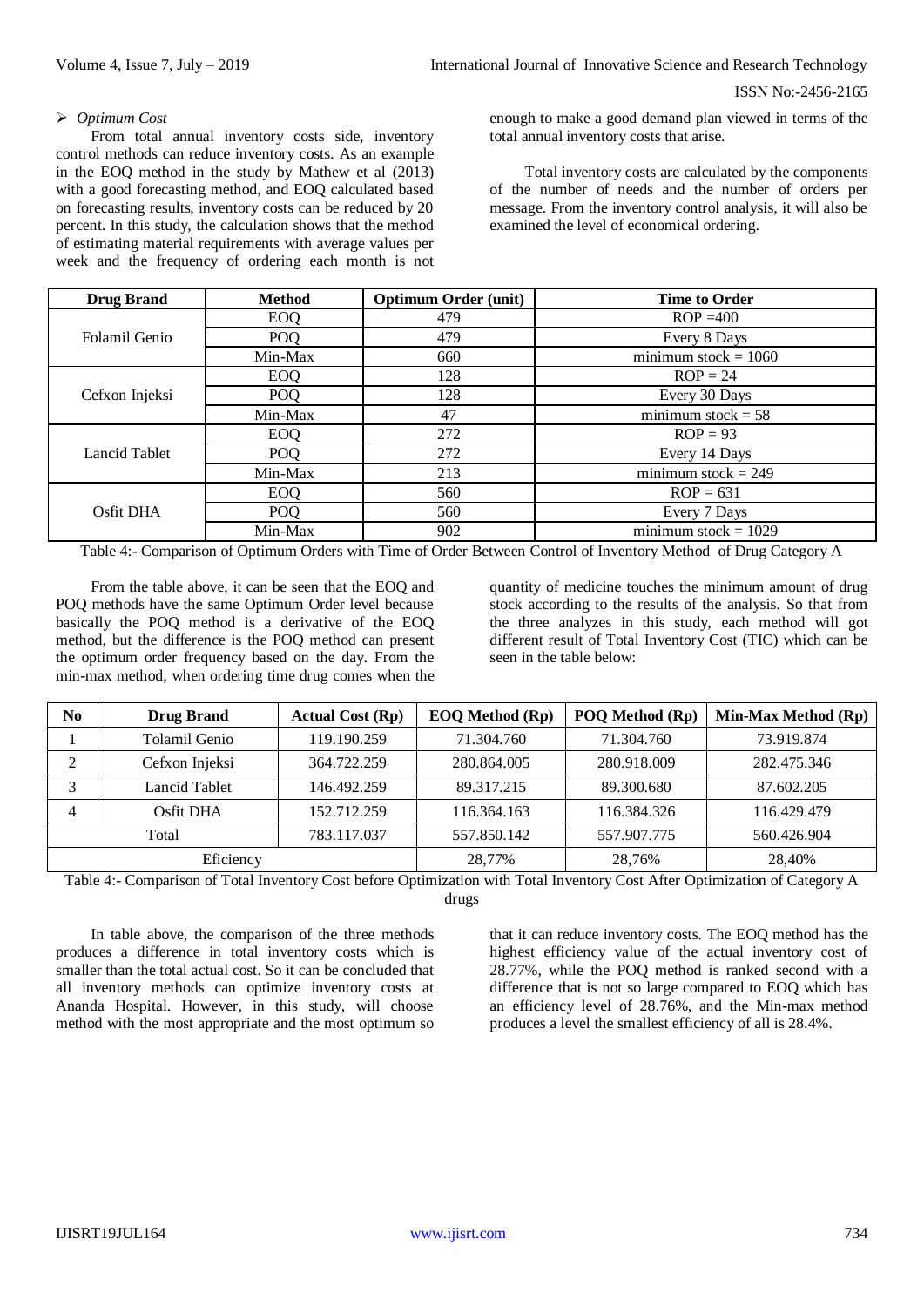

| EOQ Method (Rp)                    | POQ Method(Rp) | Min-Max Method(Rp) |
|------------------------------------|----------------|--------------------|
| 783117037                          | 783117037      | 783117037          |
| Selected Method TIC  <br>557850142 | 557907775      | 560426904          |
| 225266895                          | 225209262      | 222690133          |
|                                    |                |                    |

Fig 2:- Comparison of Total Inventory Costs

Based on data above, the actual total cost of inventory against the results of comparison of inventory control analysis, there is a change in inventory costs to be more efficient. Previously the hospital's actual cost of category A drug supplies was Rp. 783,117,037 therefore using the comparison of inventory control analysis in the EOQ method has the smallest Total Invensoty Cost (TIC) of Rp. 557,850,142 with a difference with the actual inventory value of Rp. 225,266,895 while the POQ can produce Total Inventory Cost (TIC) which is Rp. 557,907,775 with a difference with the actual inventory value of Rp. 225,209,262, and the Min-max method produces the largest inventory cost. Min-max method controls inventory by maintaining quantity from the minimum level ordered as a ROP limit, from the minimum limit that can make Total Inventory Cost (TIC) bigger. With the Min-max method, the Total Inventory Cost (TIC) of Rp. 560,426,904 with a difference with the actual inventory value of Rp. 222,690,133.

The results of this study will become a reference and recommendation for Ananda Purwokerto Hospital in controlling inventory by using the Economic Order Quantity (EOQ) method because of the highest inventory cost savings compared to the Periodic Order Quantity(POQ) method and Min-Max method. From the EOQ method, it can be

described the level of Reorder Point and the safety stock to make it easier to control inventory so that the cost of inventory can be optimum.

## **VI. CONCLUSION AND SUGGESTION**

From the results of the analysis and discussion in the this study, there are several things that can be concluded and suggested:

- a. In this study effective inventory control and can optimize the supply of drugs in Ananda Purwokerto Hospital is to use the EOQ method. This method presents the order time when the number of drugs touches the Reorder Point.
- b. Use ABC analysis in planning that aims to identify components according to the value of use and value of investment so that effective management can concentrate on the small number of components but has a large investment value.
- c. Inventory control methods that have been calculated and obtained the best method, should always be controlled periodically so that data is always accurate and actual. So that it can be useful for management in making service decisions and strategies in the future.